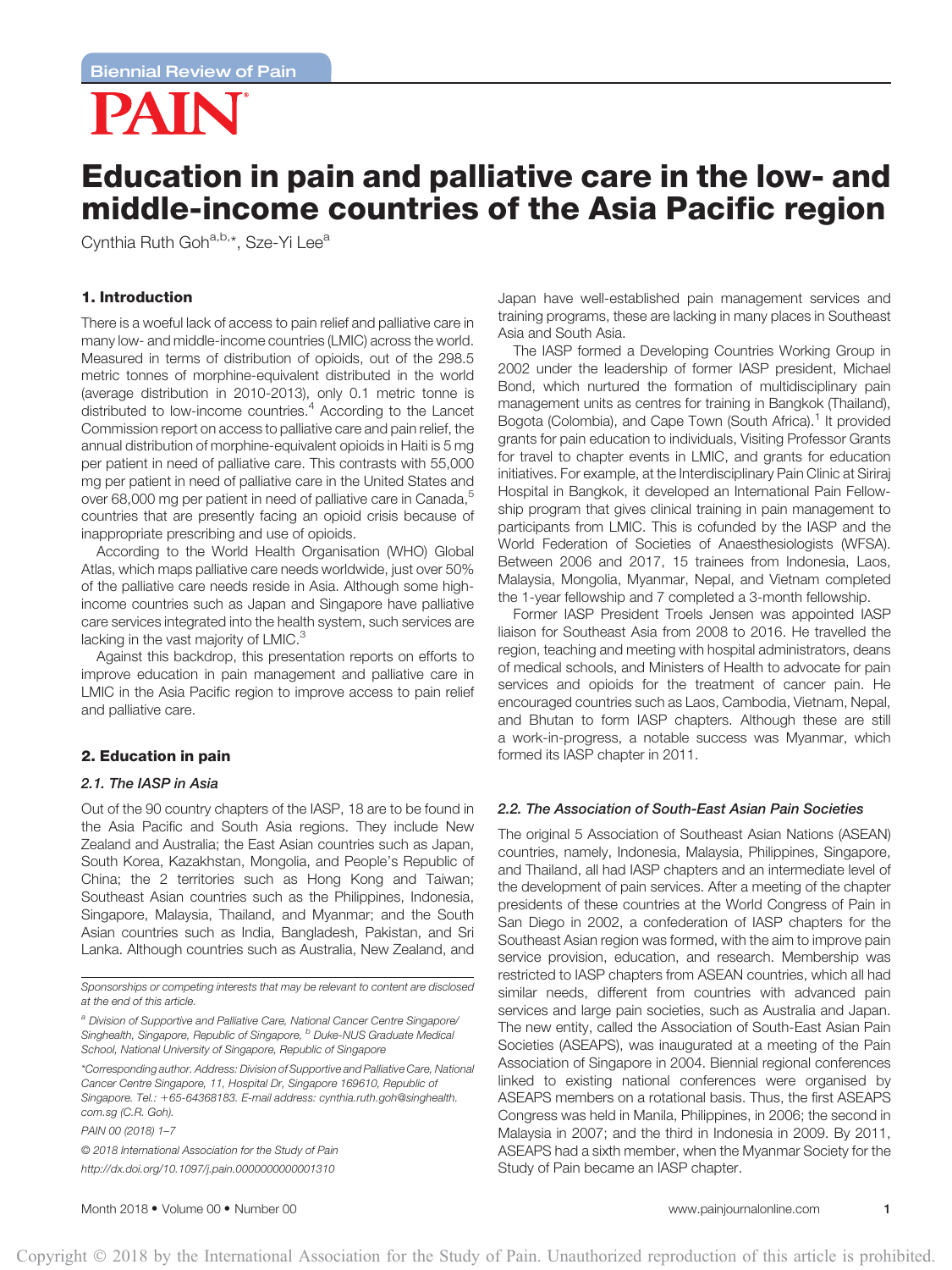#### 2.3. Status of pain as a specialty in Southeast Asia

There is a dearth of skilled health care workers trained in pain management and of training opportunities in the countries of Southeast Asia, and lack of awareness among academia and health ministries. In Thailand, pain was recognised as a subspecialty of Anaesthesia by the Royal College of Anaesthetists in 2008. A 2-year training course for Thai anaesthetists was approved by the Medical Council of Thailand, and run at 3 teaching hospitals in Bangkok: Ramathibodi Hospital, Siriraj Hospital, and Chulalongkorn Hospital. Meanwhile, efforts are being made for pain to be recognised as a subspecialty of the Royal College of Physical and Rehabilitation Medicine Physicians in Thailand.

In the Philippines, Pain Medicine is not recognised as a specialty. However, the Philippine Board of Pain Medicine conducts biennial examinations for doctors who have completed the 2-year pain fellowship training at 3 accredited institutions: St. Luke's Medical Center-Quezon City, University of Philippines-Philippine General Hospital, and St. Luke's Medical Centre-Global City. Since 2008, the University of Santo Tomas in Manila, in collaboration with the University of Sydney, runs the only postgraduate degree program in Pain Medicine in Southeast Asia, a part-time distance education program that provides advanced knowledge on pain but not recognised clinical training.

In Malaysia, pain is recognised as a subspecialty of anaesthesiology by the Ministry of Health, but anomalously, not by the Academy of Medicine Malaysia. The 3-year subspecialty training program, started in the mid-2000s, is available at 5 Ministry of Health Hospitals in Ipoh, Kuala Lumpur (Selayang Hospital), Johor Bahru (Hospital Sultan Ismail), Melaka, and Penang.

In Singapore, pain management services are available at most public and private hospitals, provided by pain specialists trained at accredited centres in Australia, United Kingdom, and North America. Pain Medicine is not recognised as a subspecialty in Singapore. The College of Anaesthesiologists of the Academy of Medicine Singapore has a Section of Pain Medicine, which will obtain Chapter status only when pain is recognised as a subspecialty. The Pain Management Centre at Singapore General Hospital is accredited by the Faculty of Pain Medicine of the Australian and New Zealand College of Anaesthetists (ANZCA), and provides a 1-year Pain Fellowship training for both local and regional candidates.

#### 2.4. The IASP Pain Management Camps in Southeast Asia

In 2008, IASP President Gerald F. Gebhart decided to form a Task Force to look into pain education and research in the LMIC, along the lines of the highly successful European Pain Summer School, which IASP has run at Siena since 2003, where young researchers are mentored by experienced pain researchers for a week in an idyllic location. The Task Force, chaired by C.R.G. from Singapore, included Maged S. El-Ansary from Egypt, the late German Ochoa of Colombia, and later, Jose M. Castro-Lopes from Portugal. This Task Force soon realized that the priorities for LMIC lie in the basic pain education and service development, with research to follow. A pilot project was started in Asia, linked to the next ASEAPS congress in Thailand in 2011. Planning was done by a team from ASEAPS, consisting of Husni Tanra (Indonesia), Ramani Vijayan and Mary Cardosa (Malaysia), Jocelyn Que (Philippines), C.R.G. (Singapore), and Pongparadee Chaudakshetrin (Thailand). The latter, who headed the Pain Relief Unit at Siriraj Hospital, Mahidol University in Bangkok, was to host the first course. The IASP provided a grant of \$50,000 USD. The

team named the venture "the IASP Pain Management Camp," as the younger sister of the Siena Summer School. A 5-day residential course was designed, covering basic clinical pain management and how to setup pain services. For sustainability, it was linked to the biennial ASEAPS conference, so speakers invited to the conference could contribute to the teaching. The conference host would handle registration and local facilities such as venue, accommodation, catering, and transport. To generate funds to support the Camp, the 5th and last day of the Camp doubled as a Refresher Course, open to paying participants of the main conference. The IASP grant supported travel and accommodation of participants from LMIC with no IASP chapters. The 5 (later 6) ASEAPS members were each allowed 2 places for trainees supported by each country chapter. Each camp had capacity for 20 to 30 young clinicians from various disciplines. Six to 8 faculty taught on the course. Teaching was kept very interactive. Highlights included demonstration of neuropathic pain clinical examination by a neurologist, patients telling their own stories, and role play by faculty as patients with pain for participants to practise taking a pain history. An afternoon was spent visiting an interdisciplinary pain clinic to see patients with different pain conditions. Recreational time was provided in the late afternoon. Participants often worked late into the night on team projects to be presented the following morning. Feedback from the participants has been very positive.

Four IASP Pain Management Camps have been held so far, in Thailand (2011), Singapore (2013), Philippines (2015), and Myanmar (2017). The next Camp is planned for the ASEAPS congress in Kuching, Malaysia, in 2019.

The impact of the first 2 IASP Pain Management Camps was reported in a poster at the World Congress of Pain in Yokohama in 2016.<sup>2</sup> Of the 57 participants, 43 (74%) responded to the survey. Half were anaesthetists; 79% worked in the public sector. The knowledge acquired was used "moderately" or "a lot" by 93%, and 67% were involved in pain education in their countries. Of 43, 25 had attended an ASEAPS or IASP conference, and 11 had presented a poster. The majority of participants also kept in touch with one another, mainly through social media. Further research is necessary to fine-tune these efforts and improve their effectiveness.

## 3. Education in palliative care

### 3.1. Pain and palliative care

In many western developed countries, the fields of pain and palliative care developed separately. Pain services tend to develop from the field of Anaesthesia, extending from acute postoperative pain to chronic pain of diverse aetiology. Palliative care services, on the other hand, originated from the international hospice movement started in the 1960s by Cicely Saunders at St. Christopher's Hospice, London.<sup>6</sup> By contrast, in LMIC, much of the pain that is encountered is cancer pain, where lack of knowledge, skills, and medications engendered a vast sea of human suffering. The physician treating pain, whether anaesthetist or not, also has to provide palliative care for these patients, and the 2 fields are often merged.

## 3.2. The Asia Pacific Hospice Palliative Care Network

Registered in Singapore in 2001 as a nongovernmental organisation and a charity, the Asia Pacific Hospice Palliative Care Network (APHN) is a network of some 1500 individuals and 240 organisations involved in palliative care in the Asia Pacific region.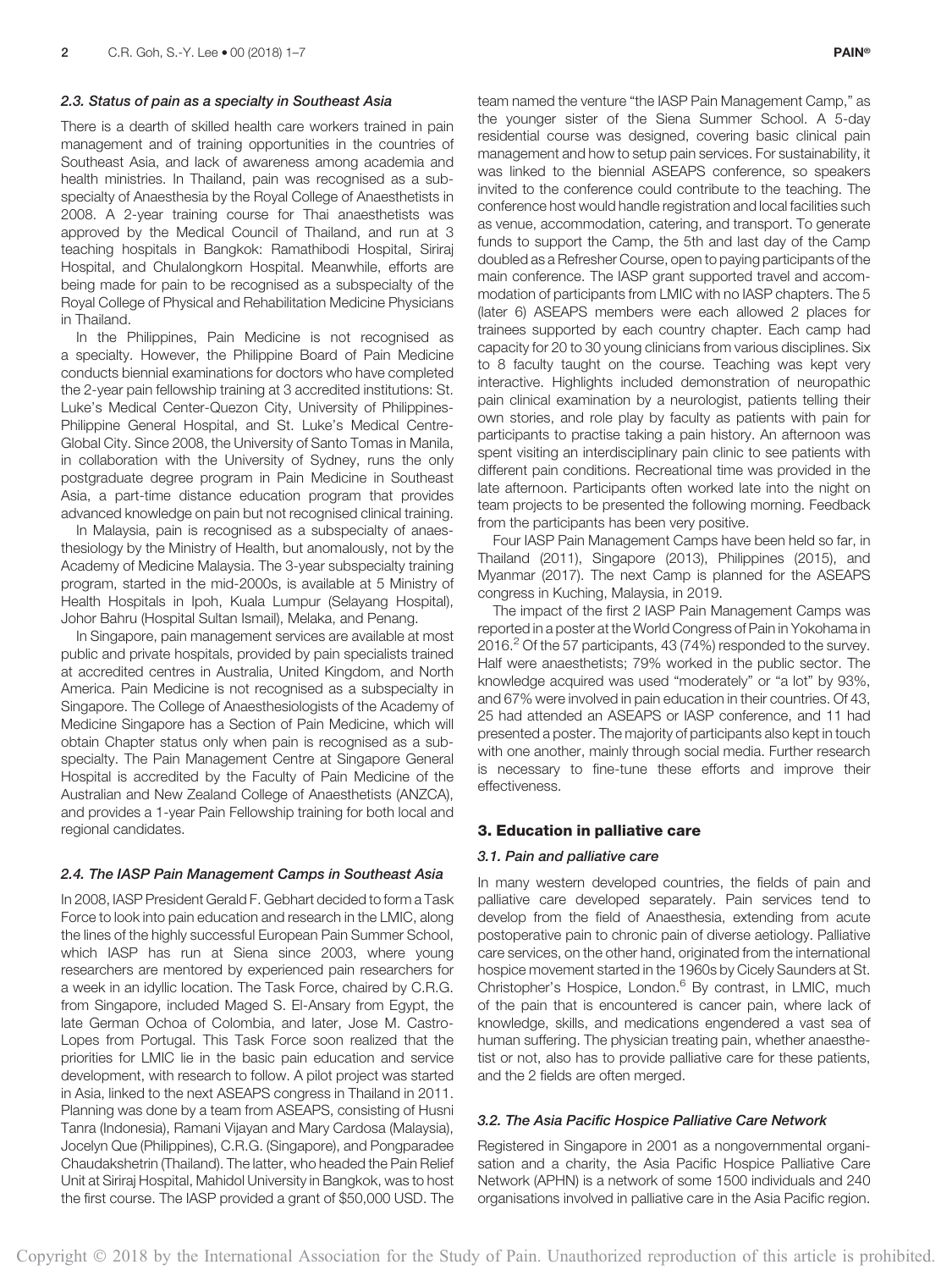Its objective is to promote the development of hospice palliative care in the Asia Pacific region.

In 2012, the APHN worked with the Lien Foundation, a family foundation based in Singapore, to conceptualize a program to develop palliative care services in countries lacking such services in the Asia Pacific region. Named the Lien Collaborative for Palliative Care, it used APHN members to provide an interdisciplinary specialist faculty. Those worked as volunteers or were supported for their time by their employing institutions.

A 3-pronged approach was used. The first was to work in the main government training hospitals and tertiary referral cancer centres to build a corps of doctors, nurses, and allied health professionals capable of starting palliative care services, which will become training centres for palliative care for the country. The second was to engage government policy makers and hospital administrators to establish palliative care services within the health system from tertiary to primary care. The third was to make essential medicines, particularly oral morphine, available and accessible for effective pain and symptom control. A 3- to 4-year period of engagement was planned for each country.

#### 3.3. Training of trainers in palliative care

Tertiary institutions that were willing to develop palliative care services were identified as partners to host the training. An interdisciplinary team from each institution was selected for training. Doctors had to have completed their postgraduate qualifications and be permanent staff in the institution. Experienced nurses who were likely to stay with the institution were selected. Social workers, psychologists, and pharmacists, when available, were included. The team would undergo training together over a period of 3 years. About 25 to 30 individuals were targeted for training in each country.

The training was delivered in 6 modules of 1 week each, twice a year for 3 years. The curriculum covered palliative care assessment, management of pain and major symptoms, communication skills, social and spiritual support, care planning, and legal and ethical issues. It included how to start palliative care services and how to obtain, store, and dispense controlled drugs. To prepare them to be future trainers, principles of adult learning, teaching, and presentation techniques were also included.

Case-based discussions, role play, large and small group discussions, and a minimum of didactic teaching were used. Clinical bedside teaching mentored communication and analytic skills, as well as attitude and behaviour. The faculty demonstrated team behaviour to breakdown the hierarchy among the disciplines.

The faculty consisted of an interdisciplinary team of 5 to 7 trainers, doctors, nurses, and a social worker. To provide continuity, the same group of overseas faculty taught in each country whenever possible.

Between teaching modules, the trainees used the knowledge and skills they acquired on cancer patients with palliative care needs, reinforcing what they learned. A lively group conversation among the trainees and faculty was maintained by electronic texting and email.

Two to 3 years into the project, selected trainees with potential to become champions for palliative care were sent to established palliative care units in the region for clinical attachments of 1 to 3 months, to broaden and deepen their knowledge and experience, and to develop a vision of the services they want to build.

## 3.4. Engaging government policy makers and hospital administrators

Hospitals had to be persuaded to set up palliative care services, requiring additional manpower from the Ministry of Health. At every in-country visit, faculty made efforts to meet with key Ministry of Health officials to discuss how services might be setup, initially in the training institutions, but eventually to include care in the community.

#### 3.5. Making oral morphine available and accessible

A severe lack of strong opioids to treat moderate to severe pain was found in all the countries involved. The commonest medications used for pain were nonsteroidal anti-inflammatory drugs, tramadol, and sometimes codeine. Injectable morphine, if available, was severely restricted. National opioid seminars that brought together drug regulators, Ministry of Health officials, hospital administrators, clinical heads of departments, and pharmaceutical companies were held to create awareness and seek solutions to make oral morphine available in the tertiary hospitals, and for patients to use at home. Persistent advocacy by the overseas faculty was necessary at every visit.

## 3.6. Projects in Myanmar, Sri Lanka, and Bangladesh

The Lien Collaborative for Palliative Care has been active in these 3 countries since 2013. Table 1 gives the background and context in these countries. Table 2 summarizes the training programmes.

#### 3.7. Myanmar

Myanmar, formerly known as Burma, is a former British colony with a population of 55 million, bordered by Bangladesh, India, China, Thailand and the Bay of Bengal. Five decades of military rule since World War II had impoverished the country. Since the suspension of European sanctions in 2012 and subsequent lifting of sanctions as the country transitioned to democracy with the election of Aung San Suu Kyi's government in November 2015, rapid development has ensued. Yet, 26% of the population remains below the poverty line, and infrastructure for health is severely deficient. Our project coincided with this period of rapid change.

The professional institution that facilitated the project was the Myanmar Medical Association. A memorandum of understanding was signed with the Ministry of Health and Sports for training to take place at Yangon General Hospital, the main tertiary referral hospital of the country, where we were hosted by the Radiation Oncology Department. Six teaching modules were completed between June 2013 and January 2016. Twenty-eight trainees from 10 Ministry of Health hospitals, 1 military hospital, and 1 hospice started the training. The 25 trainees who completed the training included 16 doctors, 7 nurses, and 2 medical social workers. Many more observers attended parts of the training. Eleven participating faculty include 6 doctors, 3 nurses, 1 medical social worker, and 1 pharmacist from Australia, Malaysia, Singapore, and the United States.

Three-month clinical fellowships in Singapore were provided for 6 doctors from 4 different hospitals, whereas 7 nurses and 3 social workers did 1-month clinical fellowships.

Positive outcomes include the starting of palliative care services in Yangon General Hospital and Mandalay General Hospital, the 2 largest teaching hospitals in the country. A Stakeholders' Meeting was organised to introduce palliative care into the undergraduate medical curriculum in July 2017. No oral morphine was available in Myanmar at the beginning of the project. After a national opioid seminar in October 2013, the main government-owned pharmaceutical factory started producing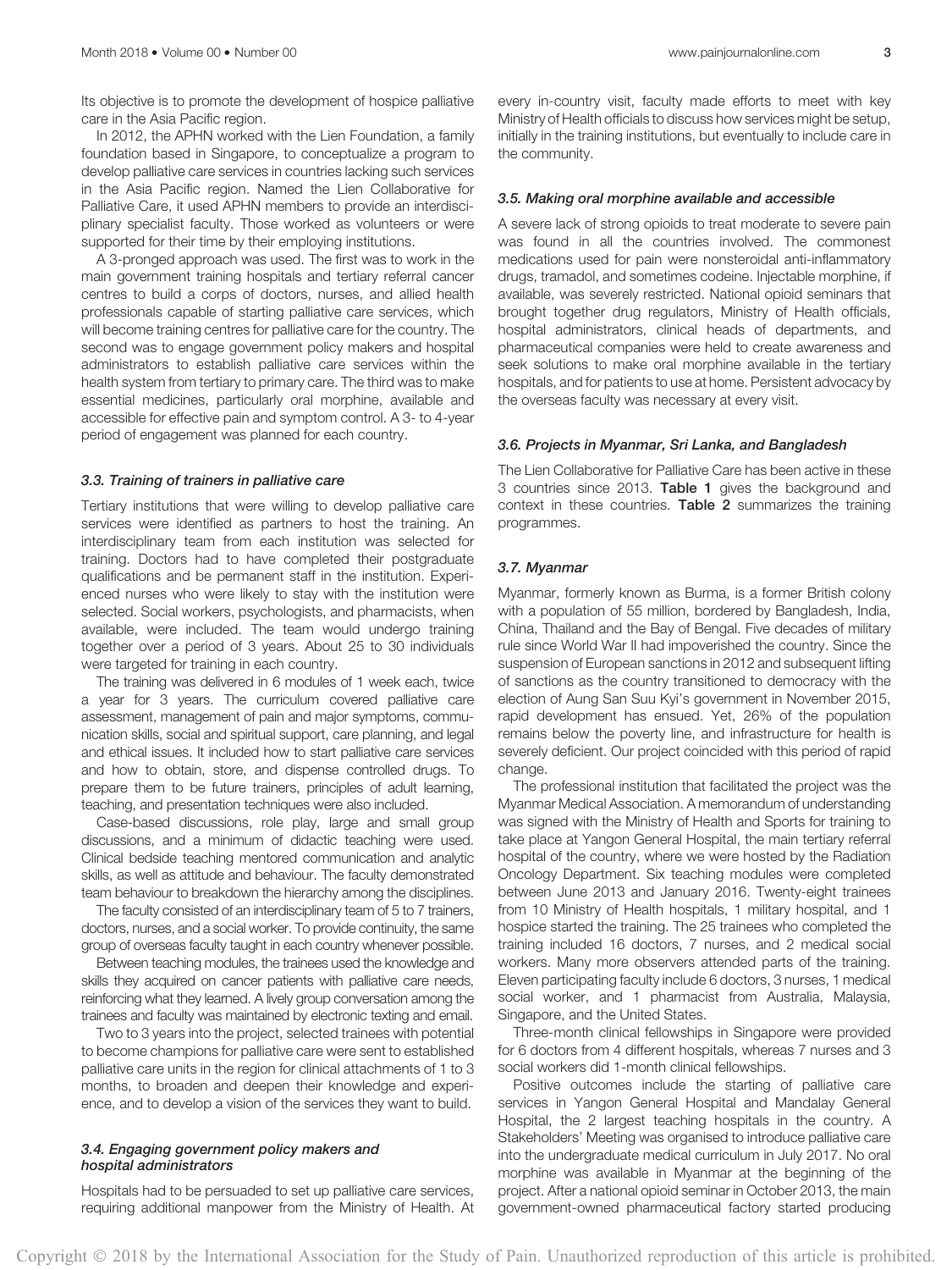Lien Collaborative for Palliative Care: background and context.

|                                                             | <b>Myanmar</b>                                         | Sri Lanka                                                             | <b>Bangladesh</b>                                                    |
|-------------------------------------------------------------|--------------------------------------------------------|-----------------------------------------------------------------------|----------------------------------------------------------------------|
| Population (millions)                                       | 55.1                                                   | 22.4                                                                  | 157.8                                                                |
| Land area $(km^2)$                                          | 676,578                                                | 65,610                                                                | 148,000                                                              |
| Religions (%)                                               | Buddhist 87.9<br>Muslim 4.3<br>Christian 6.2           | Buddhist 70.2<br><b>Hindu 12.6</b><br>Muslim 9.7<br>Christian 7.4     | Hindu 10<br>Muslim 89                                                |
| Urban population (%)                                        | 35.2                                                   | 18.5                                                                  | 35.8                                                                 |
| Population in major urban areas (millions)                  | Yangon 4.8                                             | Colombo 0.7                                                           | Dhaka 18                                                             |
| Income group*                                               | Low                                                    | Lower middle                                                          | Low                                                                  |
| Gross domestic product (USD per person)                     | 6300 (2017 est)                                        | 13,000 (2017 est)                                                     | 4200 (2017 est)                                                      |
| Poverty level (%)                                           | 26                                                     | 6.7 (2012 est)                                                        | 31.5 (2010 est)                                                      |
| Literacy rate (%)                                           | 75.6                                                   | 92.6                                                                  | 72.8                                                                 |
| Internet user (%)                                           | 25.1                                                   | 32.1                                                                  | 18.2                                                                 |
| Mobile phone subscriber (%)                                 | 86                                                     | 116                                                                   | 81                                                                   |
| Life expectancy at birth                                    | 68.2                                                   | 76.9                                                                  | 73.4                                                                 |
| Maternal mortality (per 100,000 live births)                | 178 (2015 est)                                         | 30 (2015 est)                                                         | 176 (2015 est)                                                       |
| Infant mortality (per 1000 live births)                     | 35.8                                                   | 8.4                                                                   | 31.7                                                                 |
| Doctors per 1000 population                                 | 0.57                                                   | 0.88                                                                  | 0.47                                                                 |
| Hospital beds per 1000 people                               | 0.9                                                    | 3.6                                                                   | 0.8                                                                  |
| No. of new cancer cases†                                    | 63,633                                                 | 23,665                                                                | 122,715                                                              |
| No. of cancer deathst                                       | 49,163                                                 | 13,950                                                                | 91,339                                                               |
| 5 most frequent cancers (mortality)+                        | Lung<br>Liver<br>Stomach<br>Oesophagus<br>Cervix uteri | Lung<br><b>Breast</b><br>Oesophagus<br>Stomach<br>Lip and oral cavity | Oesophagus<br>Lung<br>Other pharynx<br><b>Breast</b><br>Cervix uteri |
| Total radiotherapy centres*                                 | $\overline{4}$                                         | $\overline{7}$                                                        | 14                                                                   |
| Total high-energy teletherapy units/million<br>inhabitants* | 0.1                                                    | 0.1                                                                   | 0.1                                                                  |
| Radiation/clinical oncologists*                             | 23                                                     | 18                                                                    | 25                                                                   |

The CIA World Factbook 2017, https://www.cia.gov/library/publications/the-world-factbook/. Accessed May 29, 2018.

\* WHO Country Cancer Profiles 2014, http://www.who.int/cancer/country-profiles/en/. Accessed May 29, 2018.

† Globocan 2012, http://globocan.iarc.fr/Pages/fact\_sheets\_population.aspx. Accessed May 29, 2018.

immediate-release oral morphine 10 mg tablets, and 5 mg in 5 mL oral morphine syrup. These finally reached the wards of Yangon General Hospital in February 2018. An ongoing mentoring program involving smaller numbers of APHN faculty visiting every few months is in place for another year.

## 3.8. Sri Lanka

Sri Lanka, formerly known as Ceylon, gained independence from the British in 1948. Two decades of civil war between the Sinhalese majority and the Tamil separatists officially ended in 2009. Sri Lanka has a population of 22 million. It is classified as an LMIC with 6.7% below the poverty level and a literacy rate of 92.6%. A good primary health care system accounts for its maternal mortality rate of 30 per 100,000 live births and infant mortality rate of 8.4 per 1000 live births in 2016.

Our partner in Sri Lanka was the National Cancer Control Program of the Ministry of Health, which arranged for the training to take place at the National Cancer Institute, Maharagama, in Colombo. Six teaching modules were completed between March 2014 and March 2017. We started training with 50 persons from 17 hospitals and 12 universities and the Ministry of Health itself. Participants included 17 of the 23 oncologists in the country, and academics from medical and nursing colleges. Thirty-eight trainees completed the training, including 26 doctors, 7 nurses, 4 nurse tutors, and 1 social work tutor. Sixteen faculty, 8 doctors, 7 nurses, and 1 medical social worker from Australia, Malaysia, Singapore, and the United Kingdom participated in the teaching.

The training increased awareness of palliative care throughout the country and dovetailed well with the efforts of the Palliative Care Association of Sri Lanka, which ran 2-day courses for family physicians. A palliative care service was started at the National Cancer Institute, Maharagama. Trainees from the project also started several charitable community palliative care services. The Ministry of Health considered teaching palliative care to community midwives of the existing primary health care system, but now plans to include palliative care in a new, parallel system of community nurses to deal with all noncommunicable diseases. Oral morphine tablets 10 mg were already available in certain hospitals before the project started. Positive developments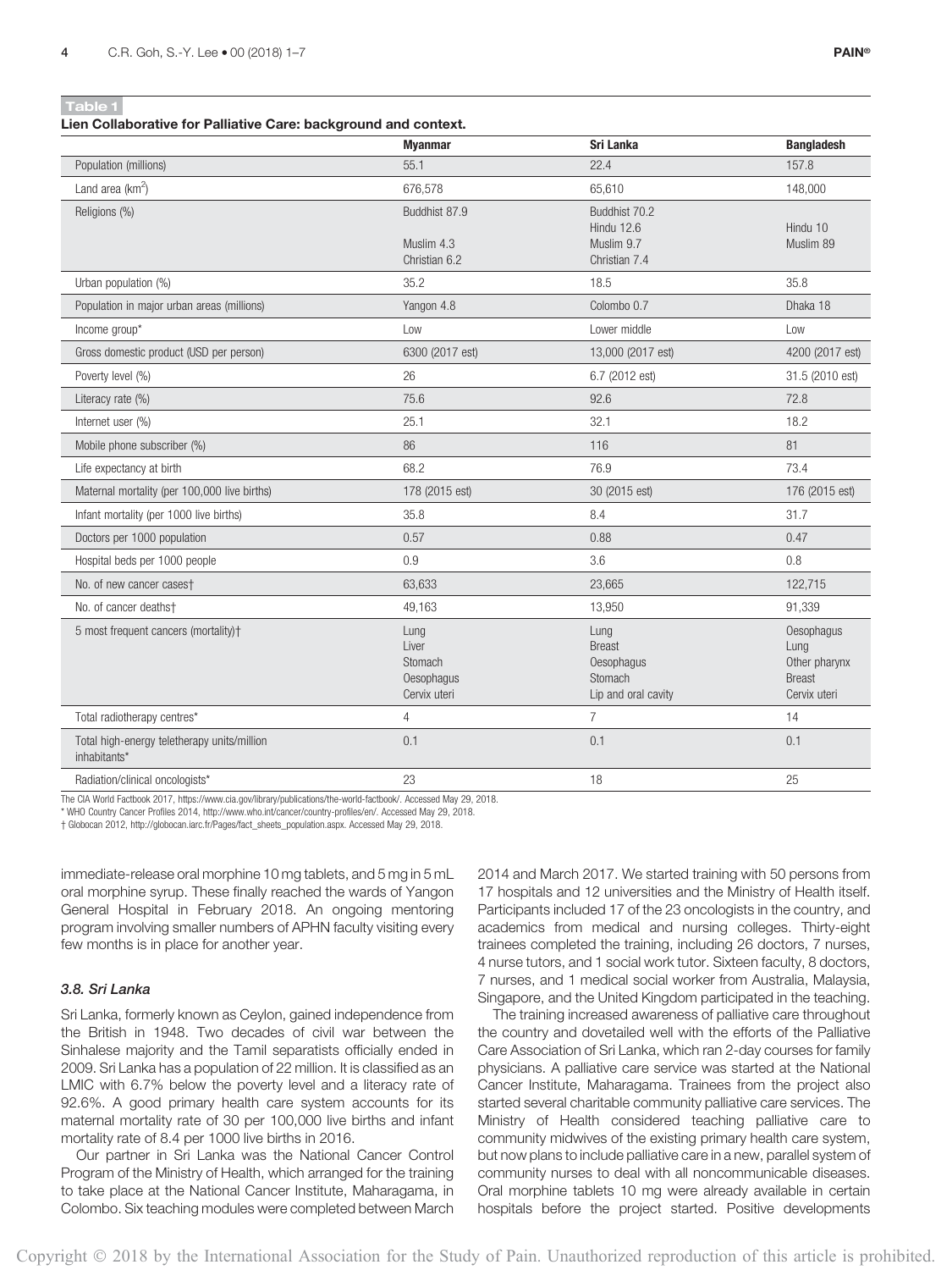Table 2

#### Lien Collaborative for Palliative Care training programmes.

|                                       | <b>Myanmar</b>    | Sri Lanka      | <b>Bangladesh</b> | <b>Total</b>   |
|---------------------------------------|-------------------|----------------|-------------------|----------------|
| In-country training-of-trainers (TOT) |                   |                |                   |                |
| modules                               |                   |                |                   |                |
| Module 1                              | 2013 June         | 2014 March     | 2013 July         | 18 modules     |
| Module 2                              | 2014 January      | 2014 December  | 2014 August       |                |
| Module 3                              | 2014 July         | 2015 June      | 2015 September    |                |
| Module 4                              | 2015 January      | 2016 February  | 2016 March        |                |
| Module 5                              | 2015 July         | 2016 August    | 2017 September    |                |
| Module 6                              | 2016 January      | 2017 March     | 2018 March        |                |
| National opioid seminar               | October 5, 2013   |                | April 11, 2013    | $\mathbf{2}$   |
|                                       |                   |                |                   |                |
| No. of participants at start*         |                   |                |                   |                |
| Institutions                          | 12                | 29             | 18                | 59             |
| Total at start                        | 28                | 50             | 50                | 128            |
| <b>Doctors</b>                        | 17                | 37             | 27                | 81             |
| <b>Nurses</b>                         | 9                 | 11             | 19                | 39             |
| Social workers                        | $\sqrt{2}$        | $\mathbf{1}$   | $\mathbf{1}$      | $\overline{4}$ |
| Psychologists                         | $\overline{0}$    | $\mathbf{1}$   | $\boldsymbol{0}$  | $\mathbf{1}$   |
| Pharmacists                           | $\overline{0}$    | $\overline{0}$ | 3                 | 3              |
| Overseas clinical attachments†        |                   |                |                   |                |
| Institutions+                         | 5                 | 5              | $\mathbf{1}$      | 6              |
| Total individuals                     | 16                | 12             | $\overline{c}$    | 30             |
| <b>Doctors</b>                        | 6 (3 mo)          | 4 (2 wk)       | $2(1 \text{ mo})$ | 12             |
| <b>Nurses</b>                         | 7 (1 mo)          | 8 (1 mo)       | $\mathbf 0$       | 15             |
| Social workers                        | $3(1 \text{ mo})$ | $\overline{0}$ | $\overline{0}$    | 3              |
| Completion certificates awarded       |                   |                |                   |                |
| Institutions                          | 12                | 19             | 9                 | 40             |
| Total completed                       | 26                | 38             | 28                | 92             |
| <b>Doctors</b>                        | 17                | 26             | 19                | 62             |
| <b>Nurses</b>                         | $\overline{7}$    | 11             | $\overline{7}$    | 25             |
| Social workers                        | $\overline{c}$    | $\mathbf{1}$   | $\boldsymbol{0}$  | $\sqrt{3}$     |
| Pharmacists                           | $\Omega$          | $\overline{0}$ | $\overline{c}$    | $\overline{2}$ |
| Faculty <sup>±</sup>                  |                   |                |                   |                |
| Countries                             | $\overline{4}$    | 5              | 5                 | 8‡             |
| Institutions                          | 8                 | 10             | 12                | $22+$          |
| Total                                 | 10                | 16             | 16                | 36‡            |
| <b>Doctors</b>                        | 6                 | 8              | 6                 | 17             |
| <b>Nurses</b>                         | $\overline{c}$    | $\overline{7}$ | 8                 | 17             |
| Social workers                        |                   | 1              | 1                 | $\mathbf{1}$   |
| Pharmacists                           | 1                 | $\overline{0}$ | $\overline{0}$    | $\mathbf{1}$   |
|                                       |                   |                |                   |                |

\* Participants who started were not necessarily the same ones who completed. Completion certificates were awarded according to defined attendance criteria. Total participants, including those who were not awarded a certificate and who attended 1 or 2 modules or parts of modules are estimated to be 260.

+ Individual participants were sponsored for clinical attachments for the time indicated at established palliative care services in the Asia Pacific region. Institutions indicate participating host institutions, which are: Institute of Medical Sciences (AIIMS), National Cancer Centre Singapore (NCCS), Assisi Hospice, Dover Park Hospice, HCA Hospice Care, and St. Joseph's Home and Hospice. The latter 4 institutions are community palliative care services in Singapore.

‡ Total excludes double counting of faculty who have served in more than 1 country, and institutions which have supported more than 1 faculty. The 8 countries from which faculty were drawn are Australia, Canada, India, Japan, Malaysia, Singapore, United Kingdom and United States.

include more outlets for supply of oral morphine and an increase in prescription from 7- to 30-day supply for patients going home. A Graduate Diploma in Palliative Care was launched in 2017 by the Postgraduate College of Medicine. Recognition of Palliative Medicine as a specialty is being discussed. Participants from the training started teaching Palliative Care in the nursing colleges and to social workers. A National Strategy for Palliative Care development is being finalized under the Directorate for Non-Communicable Diseases of the Ministry of Health.

# 3.9. Bangladesh

Bangladesh, formerly East Bengal province of India, then East Pakistan, became an independent nation in 1971. Its birth was traumatic, with the so-called genocide killing of 3 million of its inhabitants by Pakistani troops before intervention by India. Scars of this is still evident as trials of collaborators from this period are only now being completed, the sentencing of each criminal being accompanied by rioting and communal violence. Bangladesh has a population of 163 million, with 18 million in Dhaka, the capital, alone. With 30% of its population still below the poverty level, Bangladesh celebrated in March 2018 its promotion from least developed country to developing country status.

Bangladesh was the first country to be engaged with in this project and the last to complete. Our partners were the Bangabandhu Sheikh Mujib Medical University (BSMMU), the only postgraduate medical university in the country, and the National Institute of Cancer Research and Hospital (NICRH). Dhaka Medical College and Hospital (DMCH), the leading government hospital in Bangladesh, also participated. The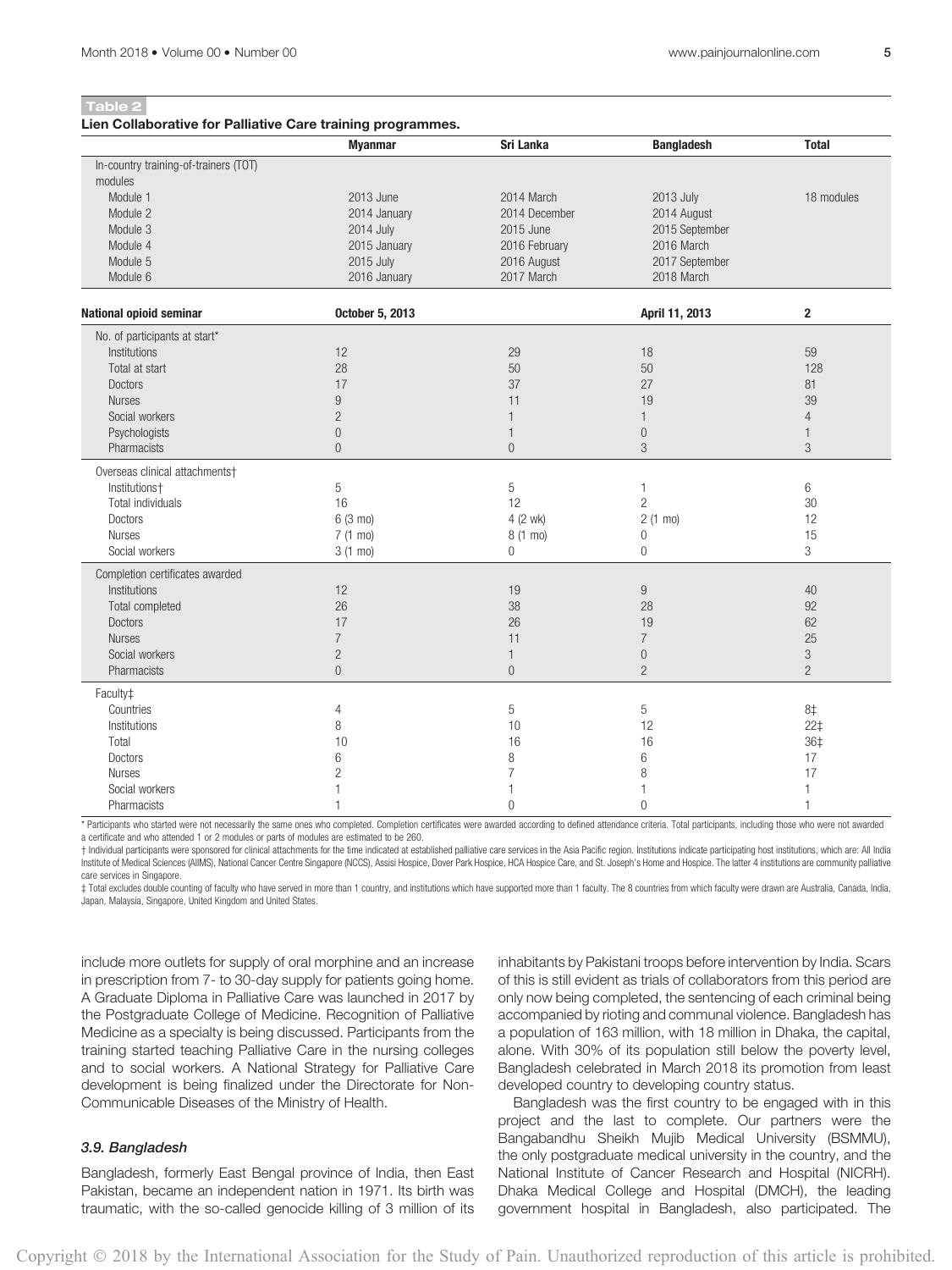in-country teaching was repeatedly delayed by the civil unrest surrounding the trials of the 1971 independence war criminals. and the terrorist attack on the café in Dhaka that left 28 dead in July 2016. Six teaching modules were completed from July 2013 to March 2018. Fifty participants from 18 organisations started on the first training. This was tailored down to 35 persons from 9 organisations by the second module. A total of 24 trainees, 17 doctors, 7 nurses, and 2 pharmacists received completion certificates. Sixteen faculty, 7 doctors, 8 nurses, and 1 medical social worker, from Australia, Canada, India, Japan, and Singapore took part in the teaching.

There was already a Centre for Palliative Care (CPC) at BSMMU before the project started. Five of its doctors and 5 nurses completed the course. Over this period, the CPC expanded its services to include outpatient clinics and home care, and added 3 paediatric palliative care beds to its existing 17 beds. DMCH established a 12-bedded Palliative Care Unit in its Anaesthesia Department for adult and paediatric Haematology-Oncology patients. NICRH started a Palliative Care Unit in 2018. A National Opioid Seminar in 2013 and continued engagement with drug regulators and pharmaceutical companies have resulted in oral morphine being produced in Bangladesh by 3 private companies. Immediate-release 10 mg oral morphine tablets, sustainedrelease 15 mg oral morphine tablets, and oral morphine syrup

Learning pearls from starting palliative care services in LMIC in Asia.

preparations are now available at the 3 institutions involved in the training, and at several pharmacies in the city at very affordable prices. Palliative Medicine was recognised as a medical specialty in 2015, and Professor Nezamuddin Ahmad was appointed the first Professor of Palliative Medicine in Bangladesh at BSMMU. There have been 3 intakes of MD students in Palliative Medicine, 13 of whom are in training in 2018. An active public engagement program is in place in Bangladesh, centring on World Hospice and Palliative Care Day each year, with cooperation between the public, private, and charitable sectors. There is also collaboration with another international nongovernmental organisation, World Child Cancer, which is active in children's palliative care.

## 3.10. Lessons from the Lien Collaborative for Palliative Care

The Lien Collaborative for Palliative Care has shown that through collaboration, much can be achieved with relatively little financial outlay (Table 3). To achieve the outcome of services being developed within the health care system, the choice of partners for engagement is key. They should be leading government institutions or the ministries of health themselves.

The selection of clinicians for training is also essential. They should be permanent staff, not subject to transfer out of the unit during the period of training. Ideally, the team of doctors, nurses,

Table 3

| $\mathbf{1}$   | Political situation                  | Be aware that this can change and impact schedules, project feasibility, and safety of faculty and trainees                                                                                                                                                                                                                |
|----------------|--------------------------------------|----------------------------------------------------------------------------------------------------------------------------------------------------------------------------------------------------------------------------------------------------------------------------------------------------------------------------|
| $\overline{c}$ | Ministries and Departments of Health | Understand the administrative system of the country and key players who will impact the project                                                                                                                                                                                                                            |
| 3              | Contacts                             | Develop key contacts able to open doors, make introductions, and help navigate various systems                                                                                                                                                                                                                             |
| 4              | Training institutions                | Select leading tertiary institutions in the public sector, which will become training centres.<br>Commitment to start a palliative care service in the institution is required.                                                                                                                                            |
| 5              | Choice of discipline                 | This may be opportunistic. Anaesthesia may be a way in, as pain is under the purview of anaesthesia. On the<br>other hand, oncology sees the great need, as most cancers are diagnosed at the advanced stage requiring<br>palliative care. So, oncologists in LMIC are highly motivated to acquire palliative care skills. |
| 6              | Selection of trainees                | Must be permanent staff, likely to stay in the institution for the duration of training and set up the service.<br>Preferably early career, experienced staff, eg, junior consultants and registered nurses, who can be inspired<br>by the vision.                                                                         |
| $\overline{7}$ | Repeated teaching contact            | Training should not be one-off, but repeated contact is needed, with time to practise and use what is learned<br>in between. Values and habits have to be instilled over time.                                                                                                                                             |
| 8              | Keeping in touch                     | Between teaching trips, maintain contact through a WhatsApp group, Facebook messenger, or email.                                                                                                                                                                                                                           |
| 9              | Interactive teaching methods         | Avoid didactic teaching. Use interactive, case-based methods and role play for communication. Use local<br>cases from ward work whenever possible. This goes down well at all the sites.                                                                                                                                   |
| 10             | Team teaching                        | Faculty should work in a team during each session, stepping in to help each other out with questions, or if<br>session is going awkwardly. Good mutual learning opportunities among faculty.                                                                                                                               |
| 11             | Mentoring behaviour                  | Values are taught both during classroom teaching and at the bedside. Behaviour towards patient and family<br>is mentored during the bedside teaching. Interdisciplinary team behaviour and how team members support<br>one another is also mentored through interfaculty interactions.                                     |
| 12             | Cultural context                     | Listen to cultural concerns and discover solutions together with trainees. Try out different ways of putting<br>things in the local language, what is acceptable and what is not. Learn about alternative systems of medicine<br>and local folk remedies.                                                                  |
| 13             | Identifying champions                | Establish good relations with potential champions and get to know them and their needs. Look out for those<br>who are willing to switch to the new field. Empower and open doors for them.                                                                                                                                 |
| 14             | Drug availability                    | Needs repeated contact and advocacy with drug regulators and others, such as pharmacists, hospital<br>administrators, Ministry of Health officials. Persistence is key.                                                                                                                                                    |
| 15             | Hospital authorities                 | Needs repeated contact to advocate for resources to start new services                                                                                                                                                                                                                                                     |
| 16             | Community stakeholders               | Establish good relations with community players, such as family physicians, cancer societies, hospices,<br>media, etc.                                                                                                                                                                                                     |

LMIC, low- and middle-income countries.

Copyright 2018 by the International Association for the Study of Pain. Unauthorized reproduction of this article is prohibited.